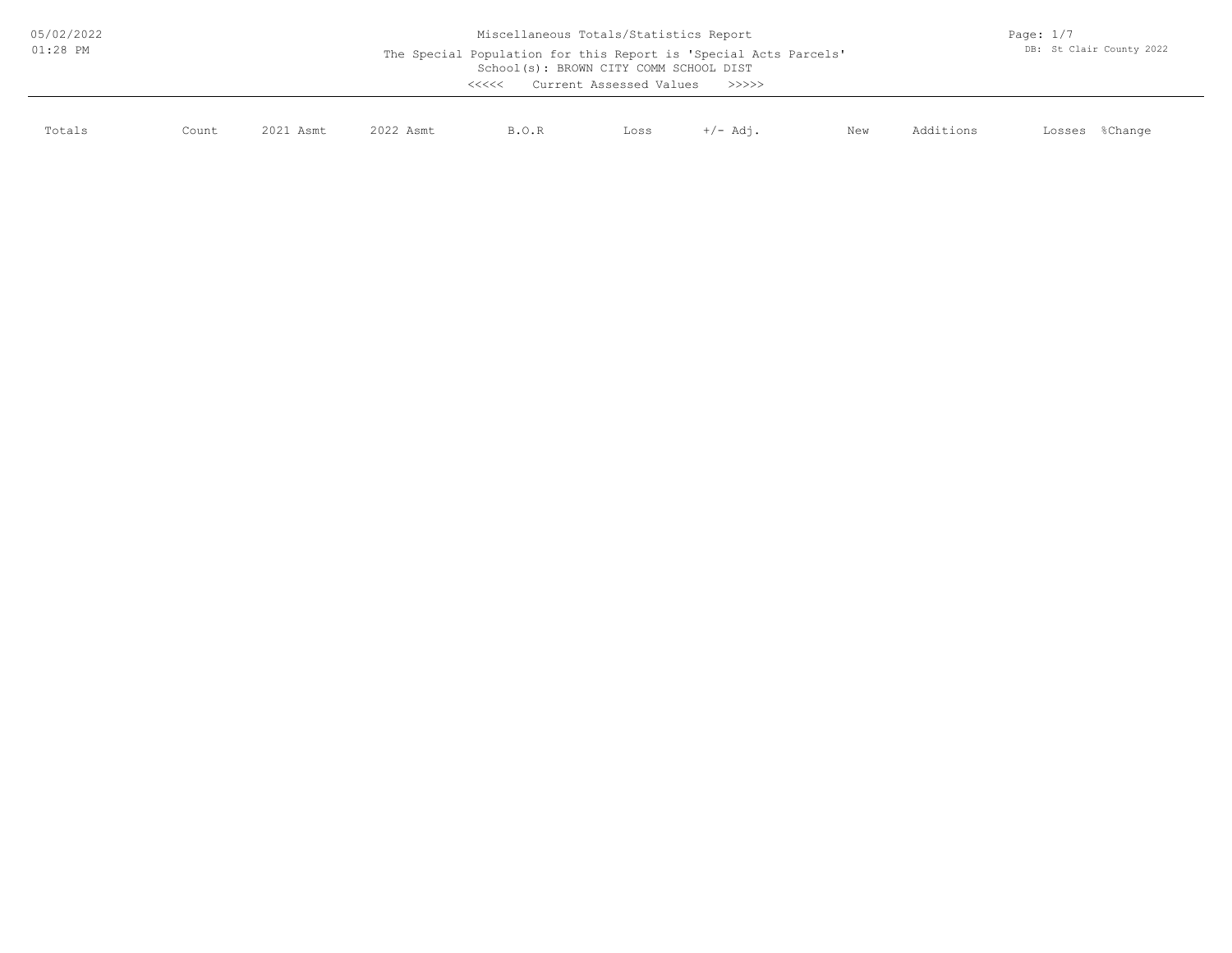| 05/02/2022<br>$01:28$ PM |       | Miscellaneous Totals/Statistics Report<br>The Special Population for this Report is 'Special Acts Parcels' |         |          |          |         |          |         |          | Page: $2/7$<br>DB: St Clair County 2022 |  |  |
|--------------------------|-------|------------------------------------------------------------------------------------------------------------|---------|----------|----------|---------|----------|---------|----------|-----------------------------------------|--|--|
|                          |       | School(s): BROWN CITY COMM SCHOOL DIST<br>S.E.V., Taxable and Capped Values<br><<<<<br>>>>>>>              |         |          |          |         |          |         |          |                                         |  |  |
| Totals                   | Count | 2021 SEV                                                                                                   | Fin SEV | 2022 SEV | 2021 Tax | Fin Tax | 2022 Tax | BOR Tax | 2022 Cap | 2022 MCAP                               |  |  |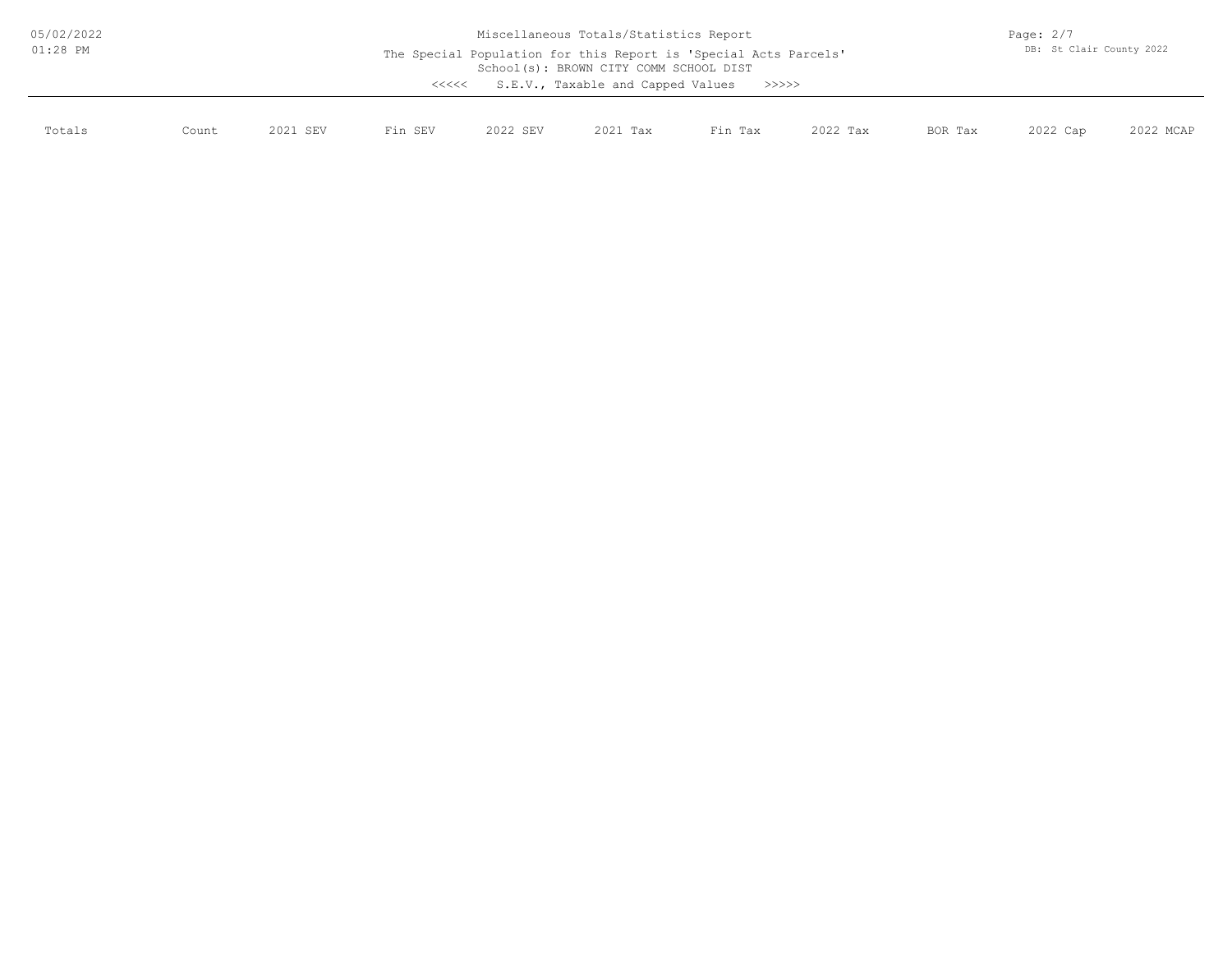| 05/02/2022 |  |
|------------|--|
| $01:28$ PM |  |

School(s): BROWN CITY COMM SCHOOL DIST Miscellaneous Totals/Statistics Report The Special Population for this Report is 'Special Acts Parcels' <<<<< PRE/MBT Percentage Times S.E.V. >>>>>

| Totals | Count | 2021 ORIG | 2021 ORIG | Final PRE | Final   | W/O Winter | W/O Winter | 2022 ORIG | 2022 ORIG |
|--------|-------|-----------|-----------|-----------|---------|------------|------------|-----------|-----------|
|        |       | PRE       | Non-PRE   |           | Non-PRE | PRE        | Non-PRE    | PRE       | Non-PRE   |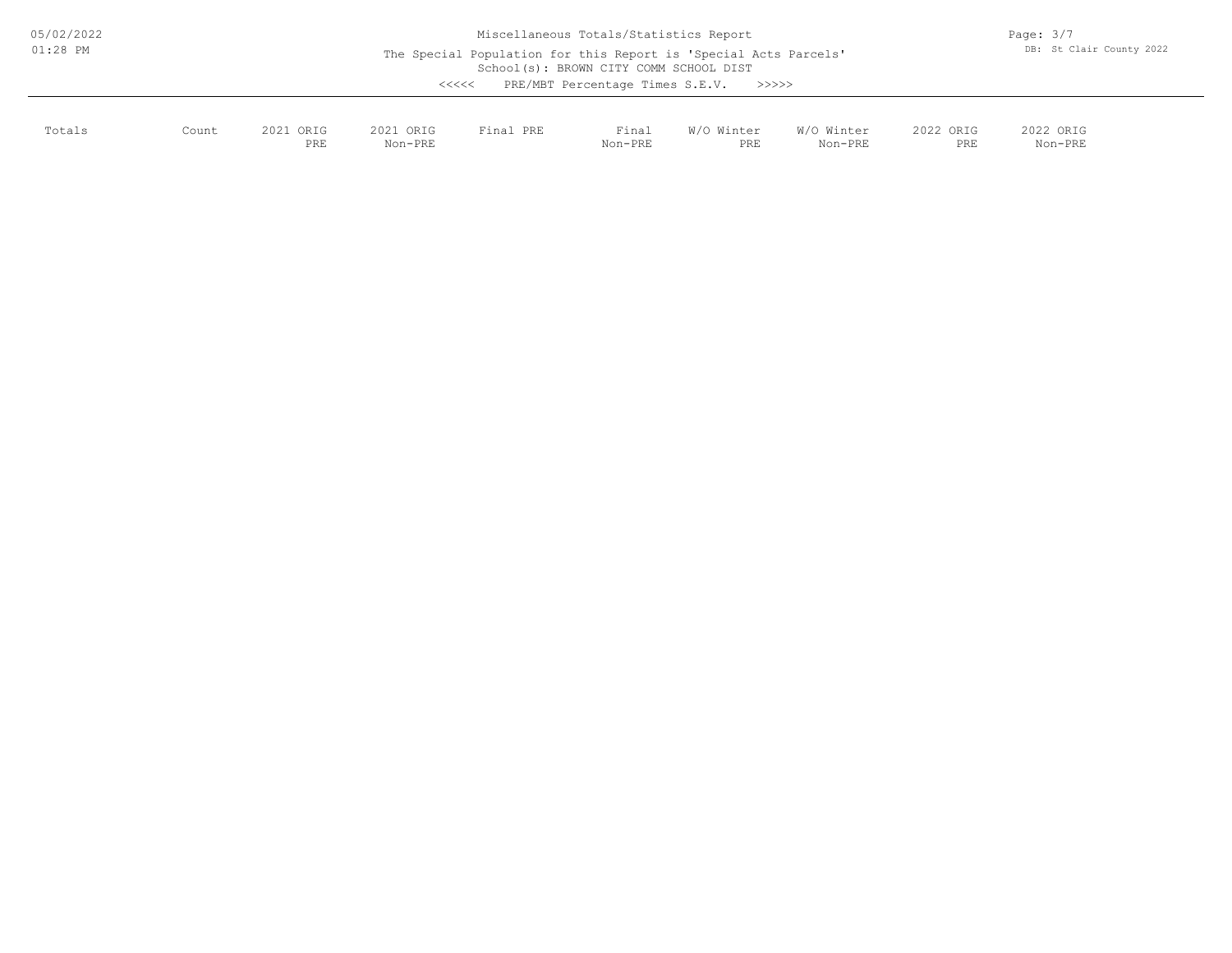| 05/02/2022<br>$01:28$ PM | Miscellaneous Totals/Statistics Report<br>The Special Population for this Report is 'Special Acts Parcels'<br>School(s): BROWN CITY COMM SCHOOL DIST<br>PRE/MBT Percentage Times Taxable<br>>>>>>><br><<<< |                  |                      |           |                  |                   |                       | Page: $4/7$<br>DB: St Clair County 2022 |                      |  |
|--------------------------|------------------------------------------------------------------------------------------------------------------------------------------------------------------------------------------------------------|------------------|----------------------|-----------|------------------|-------------------|-----------------------|-----------------------------------------|----------------------|--|
| Totals                   | Count                                                                                                                                                                                                      | 2021 ORIG<br>PRE | 2021 ORIG<br>Non-PRE | Final PRE | Final<br>Non-PRE | W/O Winter<br>PRE | W/O Winter<br>Non-PRE | 2022 ORIG<br>PRE                        | 2022 ORIG<br>Non-PRE |  |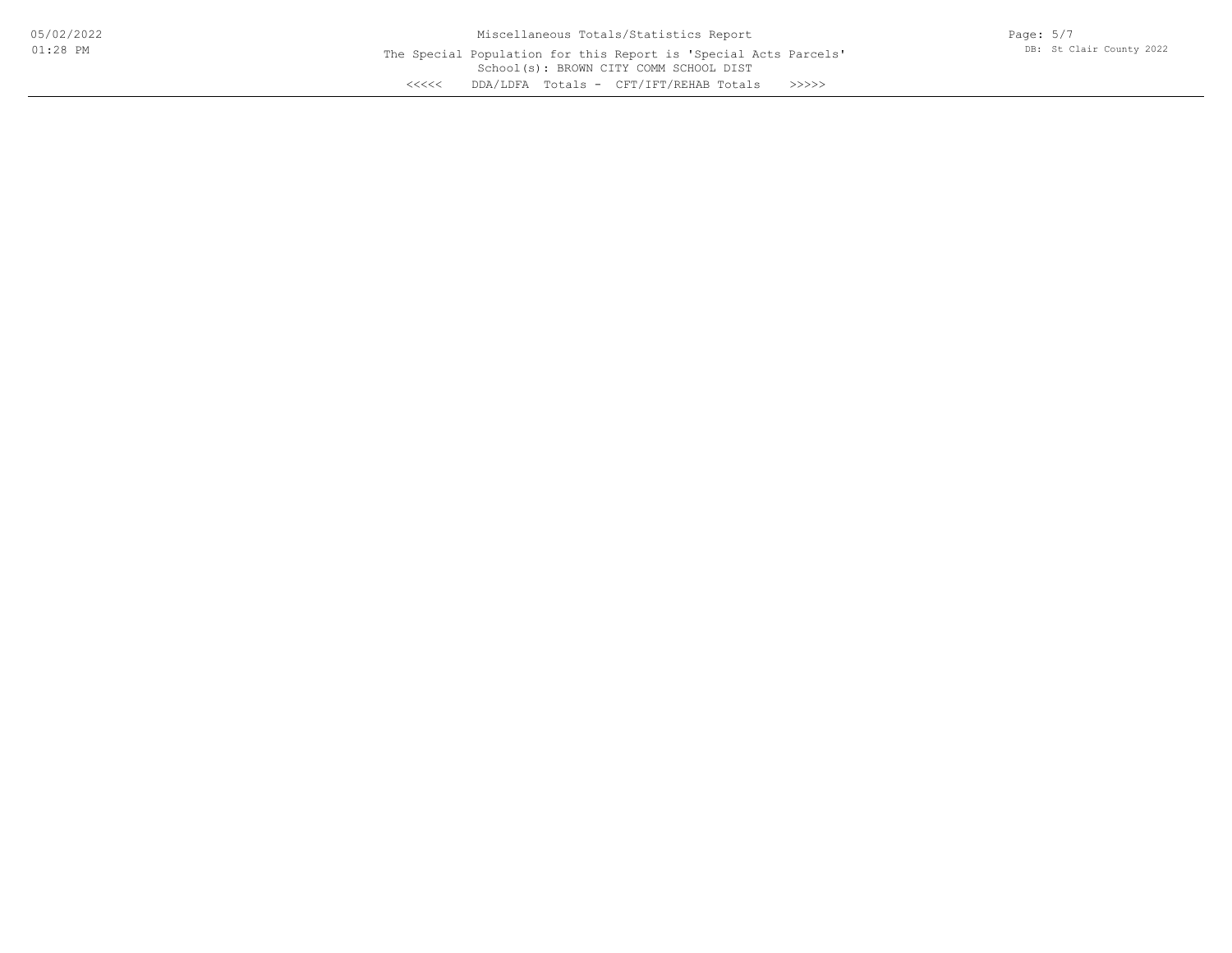School(s): BROWN CITY COMM SCHOOL DIST The Special Population for this Report is 'Special Acts Parcels'